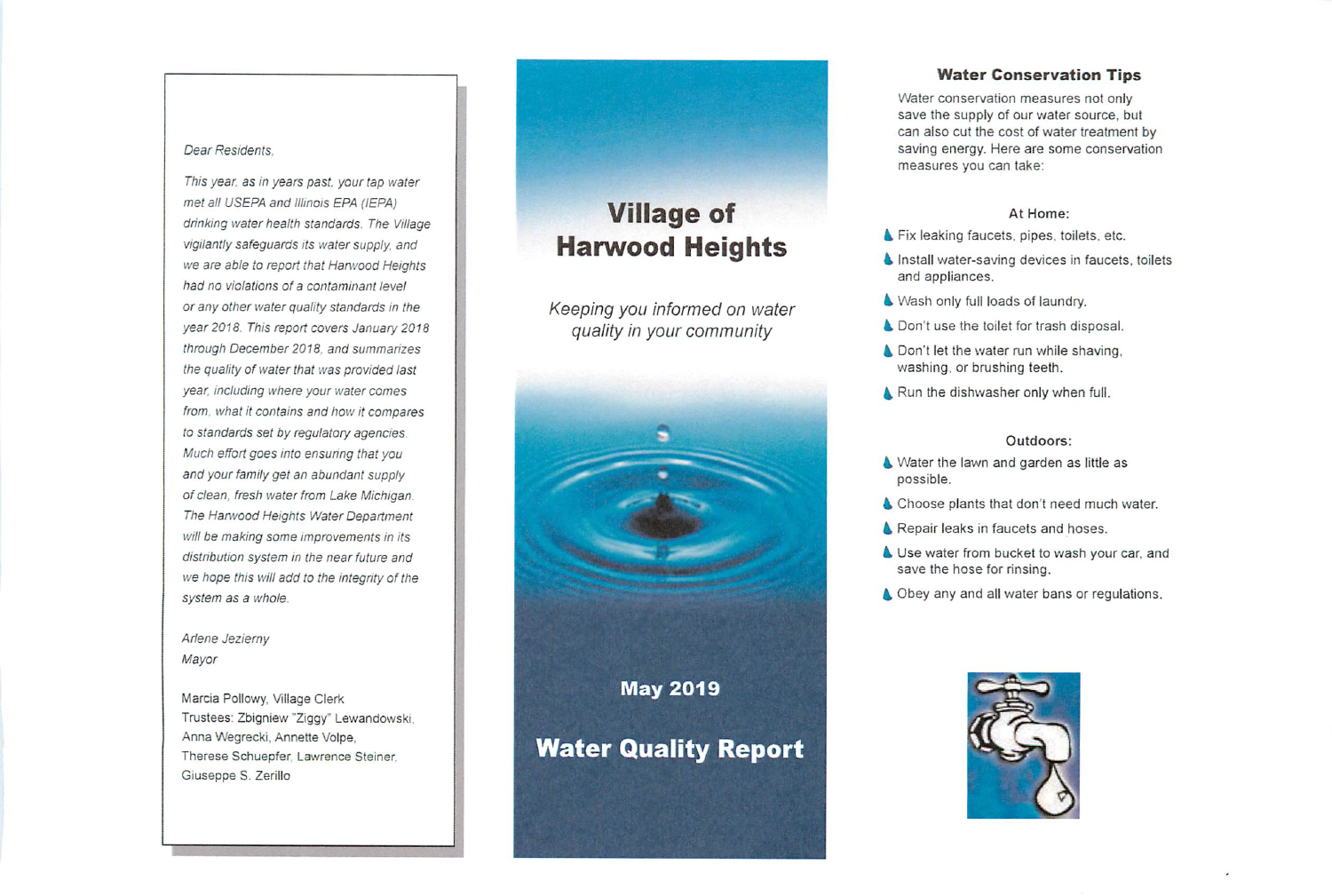## *Annual Drinking Water Quality Report* Harwood Heights IL 0311140 Annual Water Quality Report For the period of January 1 to December 31, 2018



This report is intended to provide you with important information about your drinking water and the efforts made by the Harwood Heights water system to provide safe drinking water. The source of drinking water used by Harwood Heights is Purchase Water.<br>For more information regarding this report, contact: Brian Terzo @ 708-867-7200. Thomas Wolfe @ 708-867-7206 Este informe contiene informacion muy importante sobre el agua que usted bebe. Traduzcalo o hable con alguien que lo entienda bien.

## *Source of Drinking Water*

The sources of drinking water (both tap water and bottled water) include rivers, lakes, streams, ponds, reservoirs, springs, and groundwater wells. As water travels over the surface of the land or through the ground, it dissolves naturally-occurring minerals and, in some cases, radioactive material, and can pickup substances resulting from the presence of animals or from human activity.

Drinking water including bottled water, may reasonably be expected to contain at least small amounts of some contaminants. The presence of contaminants does not necessarily indicate that water poses a health risk. More information about contaminants and potential health effects can be obtained by calling the EPA's Safe Drinking Water Hotline at (800) 426-4791.

## *Contaminants that may be present in source water include:*

Microbial contaminants, such as viruses and bacteria, which may come from sewage treatment plants, septic systems, agricultural livestock operations and wildlife.

Inorganic contaminants, such as salts and metals, which can be naturally occurring or result from urban storm water runoff, industrial, or domestic wastewater discharges, oil and gas production, mining, or farming.

Pesticides and herbicides, which may come from a variety of sources such as agriculture, urban storm water runoff, and residential uses. Organic chemical contaminants, including synthetic and volatile organic chemicals, which are by-products of industrial processes and petroleum production, and can also come from gas stations, urban storm water runoff, and septic systems.

Radioactive contaminants, which can be naturally-occurring or be the result of oil and gas production and mining activities.

In order to ensure that tap water is safe to drink, EPA prescribes regulations which limit the amount of certain contaminants in water provided by public water systems. FDA regulations establish limits for contaminants in cancer undergoing chemotherapy, persons who have undergone organ transplants, people with HIV/AIDS or other immune system disorders, some elderly and infants can be particularly at risk from infections. These people should seek advice about drinking water from their health care providers. EPA/CDC guidelines on appropriate means to lessen the risk of infection by Cryptosporidium and other microbial contaminants are available from the Safe Drinking Water Hotline (800-426-4791)

## *Source Water Assessment Availability:*

## *When available, a Source Water Assessment summary is included below for your convenience:*

The Illinois EPA considers all surface water sources ofcommunity water supply tobesusceptible topotential pollution problems. The very nature ofsurface water allows contaminants tomigrate into theintake with noprotection only dilution. This is the reason for mandatory treatment for all surface water supplies in Illinois. Chicago's offshore intakes are located at a distance that shoreline impacts are not usually considered a factor on water the Great Lakes area, thereby concentrating fecal deposits at the intake and thus compromising the source water quality. Conversely, the shore intakes are highly susceptible to storm water runoff, marinas and shoreline poi water quality situations (i.e., spills tanker leaks, exotic species, etc.) and general lake conditions are frequently discussed during the association's quarterly meetings. Also, Lake Michigan has a variety of organization

Finally, one of the best ways to ensure a safe source of drinking water is to develop a program designed to protect the source water against potential contamination on the local level. Since the predominant land use within negative impact on their source water. Efforts should be made to improve awareness of storm water drains and their direct link to the lake within the identified local source water area. A proven best management practice (B for this purpose has been the identification and stenciling of storm water drains within a watershed. Stenciling along with an educational component is necessary to keep the lake a safe and reliable source of drinking wate

If present, elevated levels of lead can cause serious health problems, especially for pregnant women and young children. Lead in drinking water is primarily from materials and components associated with service lines and home plumbing. The Village of Harwood Heights Water Department is responsible for providing high quality drinking water, but cannot control the verity of materials used in plumbing components. When your water has been sitting for several hours, you can minimize the potential for lead exposure by flushing your tap for 30 seconds to 2 minutes before using water for drinking or cooking. If you are concerned about lead in your water, you ma wish to have your tested. Information on lead in drinking water testing methods, and steps you can take to minimize exposure is available from the Safe Drinking Water Hotline or at http://www.epa.gov/safewater/lead.